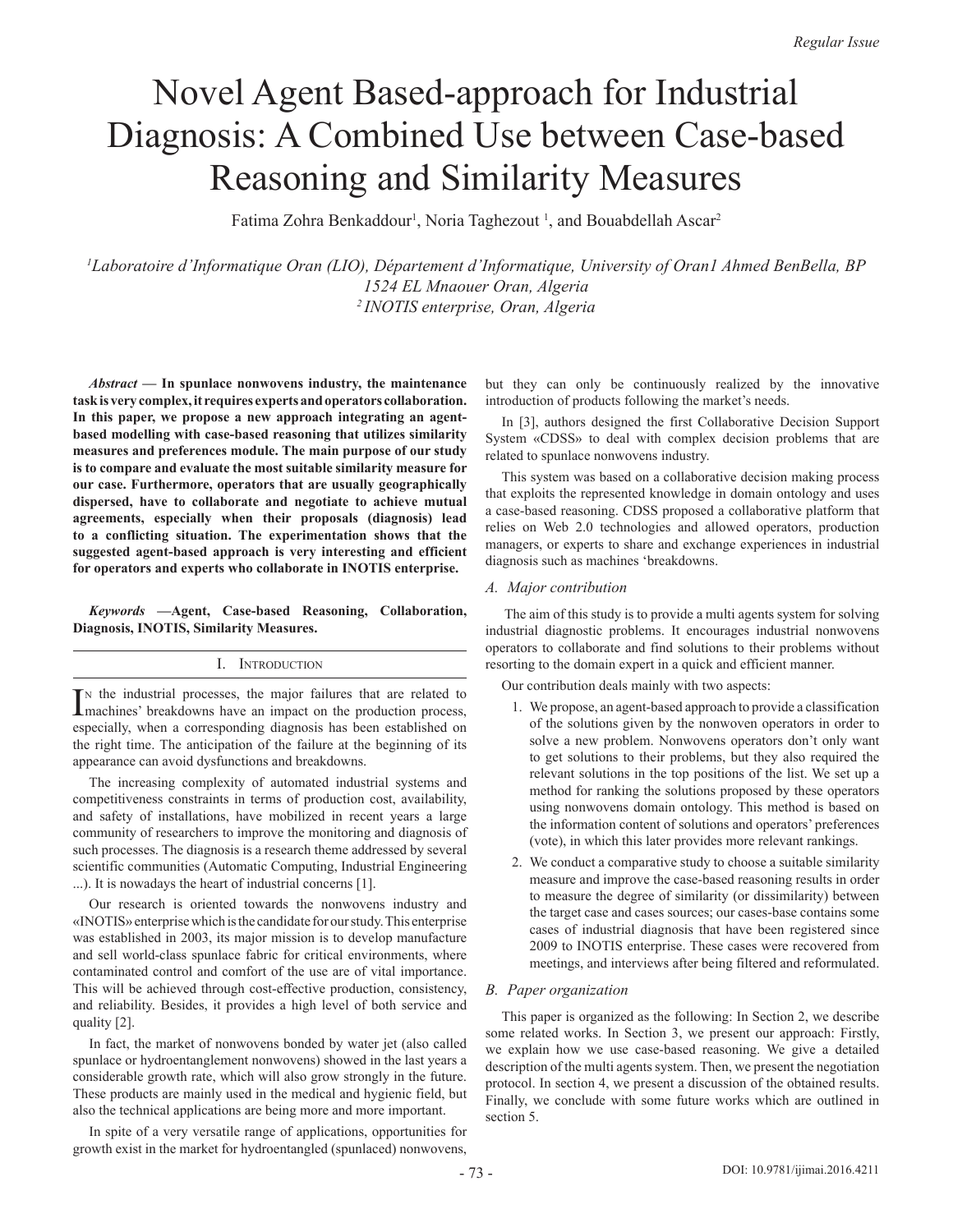### II. Background and Related Work

In this section, we analyze some works which are related to several approaches that integrate case-based reasoning and multi-agent system for industrial diagnosis. Through this study, we address the following summary.

#### *A. Case-based reasoning systems*

The case-based reasoning is the nearest of human reasoning. It provides the ability to make decisions in the way human beings take in the real time. The case-based reasoning allows reasoning on issues already resolved and stored in the cases-base. Past experiences are reused to solve new problems. The learning process is easier to be treated in the approach of case-based reasoning [4].

Another major advantage of this approach over other approaches of reasoning, is the value of the solution. In the adaptation phase, the proposed solution is revised and adapted to the problem constraints; this phase enhances the solutions and makes an effective case-based reasoning. The errors of the previous solutions do not propagate into future ones [5].

In [6], authors developed a cost model for the conceptual phases of Case Based Reasoning (CBR). This model used the concept of Euclidean distance for the similarity measure and Genetic Algorithms for the optimization of the weights of attributes.

In [7], authors used a cases-base for diagnosis and industrial maintenance using an ontology. Each CBR' phase is implemented by including the adaptation phase that uses decision rules. The authors used an ontology to characterize a case (problem) and the comparison between the cases was done by applying a weighted measure of similarity.

In [8], authors proposed an approach based on case-based reasoning (3R model) with a three phases cycle (Researching, Retrieving, and Retaining). They calculated the optimum weight of the attributes of each case automatically in order to extract the similar cases and deliver the final solution. They proposed a model for negotiation strategy to predict the behavior of the seller.

In order to evaluate the equipment maintenance support effectiveness, a conducted research was made by [9]. Their focus was basically structured on case-based reasoning. During this process, they used the representation and storage methods, where they analyzed the equipment maintenance case.

The work presented in [10], was focusing on the decision-making processes that are involved in maintenance. Authors proposed a knowledge operating approach, which is used in case-based reasoning system for the resolution of maintenance problems. This approach depended on the extension of the similarity measure on the basis of some case descriptors.

#### *B. Multi-agent systems for industrial diagnosis*

It is impossible to content with a centralized and rigid approach to design a diagnostic system. Distribute the diagnostic procedure seems obvious in this case. Consequently, the idea appears in order to multiply intelligent entities and to equip them with communication skills. These entities can communicate with each other and cooperate to build a solution for diagnosis problem. Multi-agent system is adapted to this problematic. In fact, the agent contributes to solve a problem. It communicates with several agents in order to emerge towards a comprehensive solution. Multi-agent approach makes the solution implementation possible same as a human organization. The first advantage to use this paradigm is to lead modular systems where adding an agent or modifying the structure of a system does not induce a Re-design of a solution, but converges automatically to a new

comprehensive solution. The second advantage is to decompose complex problems to some elementary problems and create capable entities to solve them by cooperating [1].

Three phase induction motors were presented by [11] in order to improve and identify faults by means of a multi-agents system.

In the future, distribution and complexity of processes must be handled by the fault diagnosis systems. Authors in [12] described the fault detection and isolation (FDI) agents, where the reactive layer was fundamentally structured on the decomposition wavelet methods.

Much attention has been given to designing the process in [13] a framework. They masterfully presented an essential element of mechanism design for a multi-agent system.

In [1] authors provided an multi-agent system for the collective diagnosis of complex systems using the technique of logical diagnosis based on consistency with a particular interest in the distribution of diagnostic analysis stage.

Multi-agent systems can be used in several domains. We cite below someone.

The study presented in [14] deals with an automated multi-agent negotiation framework in order to elaborate decision making in the construction domain. The proposed framework was composed of negotiation algorithm, negotiation style, negotiation protocol, and solution generators that were integrated into agent architecture. Furthermore, negotiation base and the conflict resolution algorithm, were blended within the environment in order to facilitate the negotiation process. The proposed architecture enabled software agents to conduct negotiations and autonomously make decisions.

Authors presented in their work a model that is based on multi-agent system active between the user and grid client as Globus Resource Allocation Manager (GRAM). They displayed a designing scheduler process by using multi-agent systems. To achieve their goal, they used the hidden Markov models for the matchmaker process and Telecom Italia Lab approach for developing their system [15].

In [16], authors was interested in the integration of web service. They presented storage solutions which were based on a dynamic partial replication and they proposed a distributed architecture by using some agents in order to stand for this mechanism.

## III. Methodology

In this section, we present the main aspect of our contribution.

#### *A. Case-based reasoning*

To solve the problems of the nonwovens industry, we utilize previous situations which were stored in the cases-base. To cope with new problems, we already used solved past problems that have a large degree of similarity comparing to current situations (new problems). We give more details in the following subsections as shown in Fig. 1.

#### *1) Cases-base*

To perform any inference task, reasoning engine requires knowledge of the target area. In the case-based reasoning system, this knowledge is taken from the cases-base.

Our CBR system starts reasoning from a number of cases. These cases cover the target area very well consequently, interesting solutions are returned. We have recovered industrial diagnosis cases from Pv (s) and annual interviews of INOTIS company.

#### *2) Indexing case*

Case-based reasoning system is interesting only if it has a significant cases-base, we obviously considered indexing event cases as a solution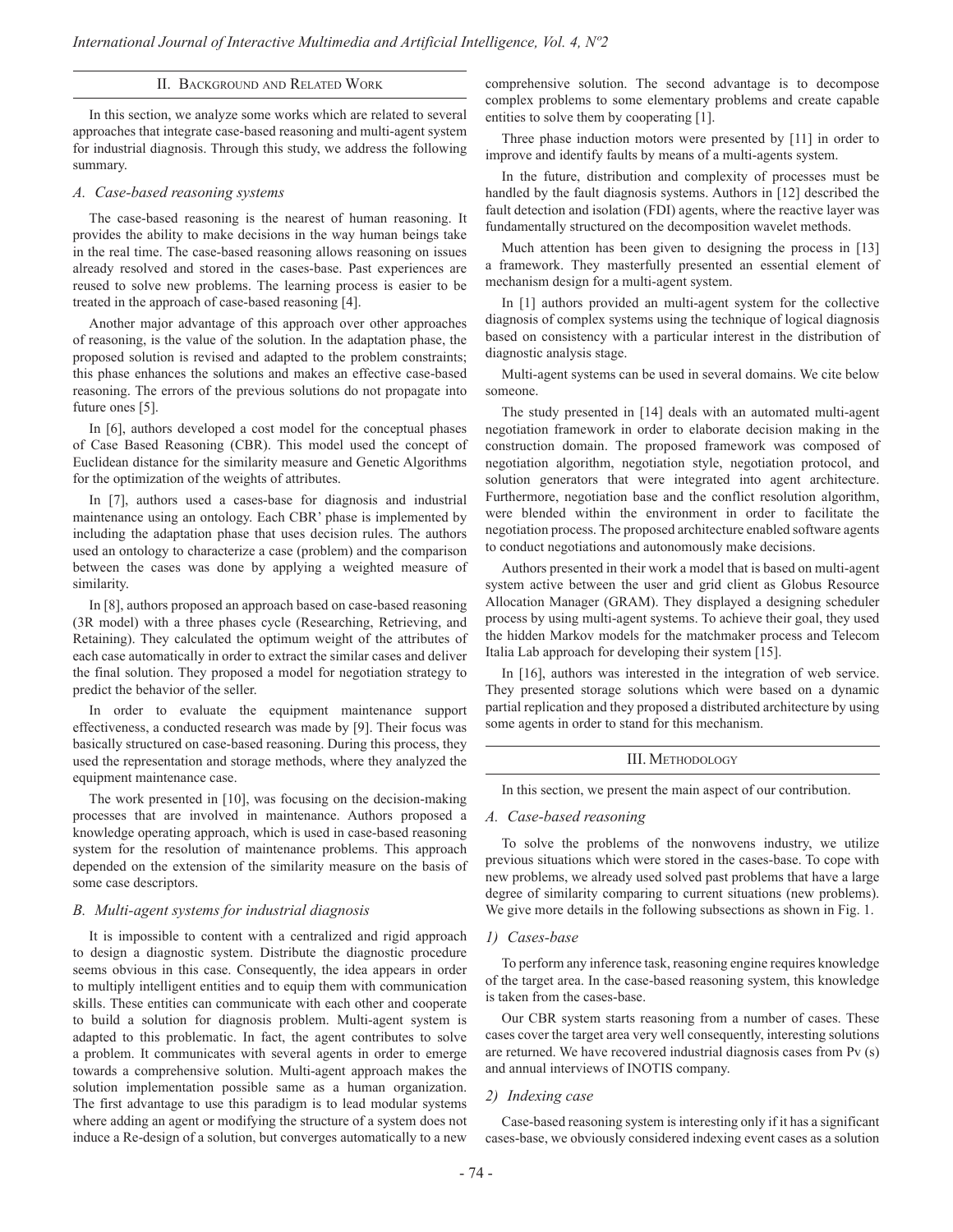to find similar cases quickly.

There are many ways to order cases, we opted for indexing by keywords which are using a textual representation for the case description.

Cases are indexed and ranked in the cases-base according to the keywords that are given in their description. Thus, the keywords contained in the event table are used to locate the corresponding event.



Fig. 1. Researching solutions using CBR system.

## *3) Case-based reasoning process*

The case-based reasoning aims to solve new problems by comparing them to source cases that are recorded in the cases-base. In our work, we use 3R model represented in three (3) main phases (Representing, Reusing, and Retaining). These phases can be described as the following.

- 1. Representing a new problem (target case): That allows acquisition of any relevant information that describes the new problem (relevant words). This phase gives the system an initial description. It includes: structuring, modeling, and case representation. This latter is presented in a similar manner to a source case.
- 2. Reusing cases (sources): Corresponds to search for the most similar cases. This phase maps the descriptors source cases with descriptors of the target case. We use the technique of calculating the degree of matching descriptors (similarity

between both cases) to achieve this objective. We justify a used similarity measure in the comparative study.

3. Retaining case: In this step, the target case is added to the cases-base which cases-base is synthesized, and amended where arguably the system can learn new skills.

# *B. Multi agent system*

We propose a multi-agent system which is composed of four  $(4)$ agents, in which each one has a specific role as shown in Fig. 2.



Fig. 2. Our multi agent system.

# *1) Agents*

Below, we describe each agent and its aim.

1. Operator agent: This agent is created when operator connects to the platform. It analyzes and decomposes the operator's message (Problem and / or solution) into a set of relevant words (see Fig. 3). It scores the solutions according to its preferences introduced through the preferences module. Operator agent retrieves and recommends some solutions to the operators.

| Algorithm 1: Extracting relevant elements ( $\forall$ Pbm, $\forall$ Keywords, $\land$ List_MP) |              |                                                    |  |  |  |
|-------------------------------------------------------------------------------------------------|--------------|----------------------------------------------------|--|--|--|
| String Txt; List Words;                                                                         |              |                                                    |  |  |  |
| Begin                                                                                           |              |                                                    |  |  |  |
| Txt                                                                                             | ←            | Elimination of stop words (Pbm)                    |  |  |  |
| Words                                                                                           | $\leftarrow$ | Searching synonymes (Words);                       |  |  |  |
| Words                                                                                           | $\leftarrow$ | Elimination words of very high occurrence (Words); |  |  |  |
| List MP $\leftarrow$                                                                            |              | Words + Keywords;                                  |  |  |  |
| End                                                                                             |              |                                                    |  |  |  |

Fig. 3. Extracting relevant elements algorithm.

2. Manager agent: In addition to managing agents, it prompts similarity agent to pre-order the list of proposals (solutions). Then, it invites operator agents to vote. The operator should score solutions before the deadline and the best mark of solution is 10/10 (criteria). After that, it diffuses subsequently an ordered list of solutions. The vote is detailed in Fig. 4.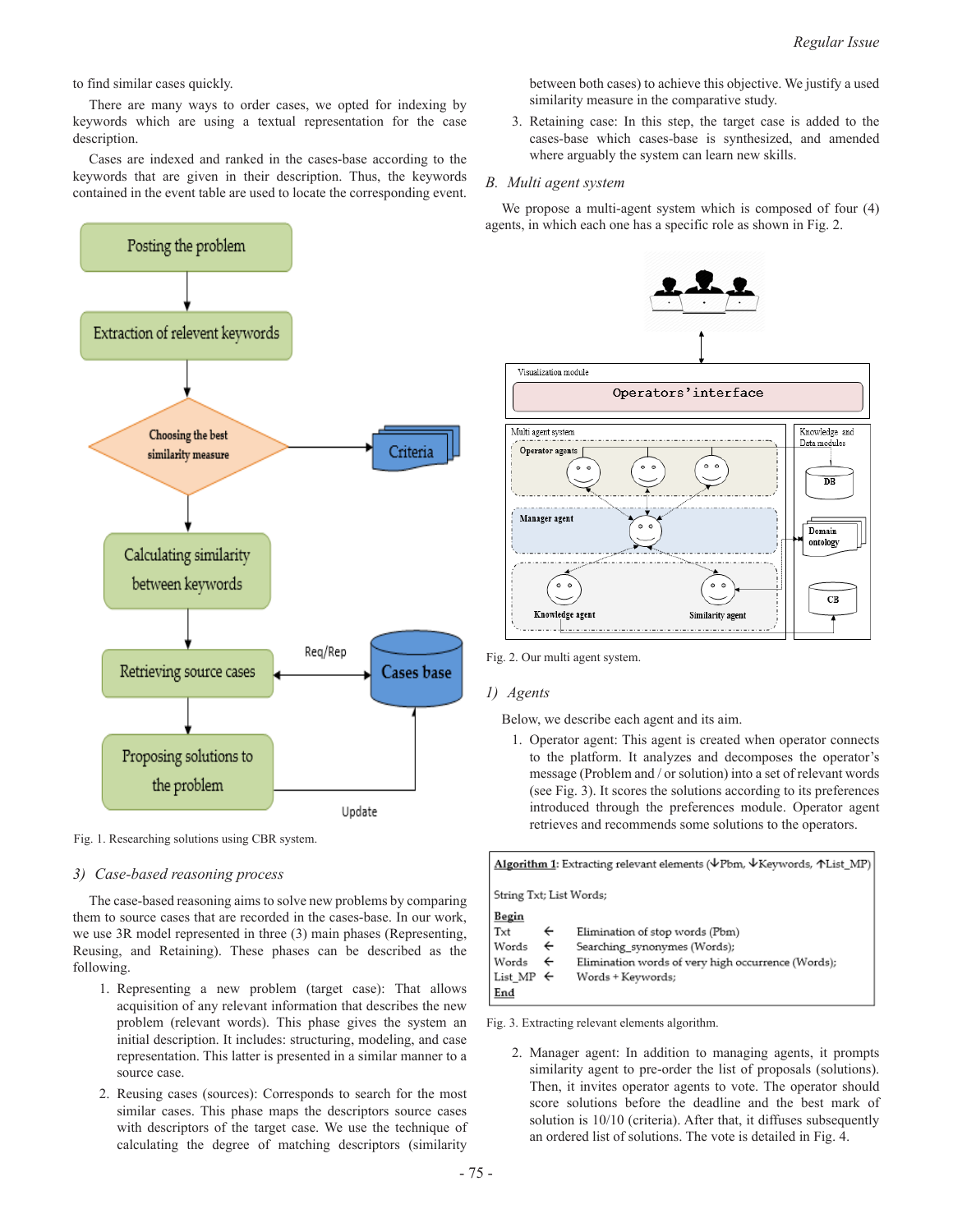

Fig. 4. Steps of the vote.

- 3. Similarity agent: it has two main functions: First, it compares between target case and source cases using a similarity measure. Second, it orders the list of proposals sent by the manager agent. This order is carried out according to the information content of the proposals.
- 4. Knowledge agent: It retrieves the similarity results calculated by the similarity agent and recovers solutions from CB (see Fig. 5), then it updates the cases-base.



Fig. 5. Finding solutions algorithm.

# *2) Interaction between agents*

The agents act by groups, and they are characterized by the sharing tasks. This collaboration requires their interaction.

An agent (operator, similarity or knowledge) sends a message in two cases: When receiving a message from another agent (data reception required to process), during the execution of an action.

In addition, the manager agent sends messages when it starts voting.

Table 1 shows the types of messages exchanged between agents.

| <b>TABLE I</b> |  |                                   |  |  |
|----------------|--|-----------------------------------|--|--|
|                |  | EXCHANGED MESSAGES BETWEEN AGENTS |  |  |

| Action  | Sender         | Receiver                                             | Content                                                      |
|---------|----------------|------------------------------------------------------|--------------------------------------------------------------|
| Inform  | Operator agent | Manager agent                                        | Life message                                                 |
| Request | Manager agent  | Similarity<br>agent,<br>Knowledge,<br>operator agent | Preorder list<br>of solution,<br>update CB, need<br>solution |
| Propose | Manager agent  | Operator agent                                       | Scoring solutions                                            |
| Confirm | Manager agent  | Operator agent                                       | Final list of<br>solutions                                   |

# *C. Negotiation protocol*

The proposed negotiation protocol is characterized by a succession of messages exchanged among the agents; it is divided into three important phases:

- 1. Distribution of the problem: it is the first phase of our negotiation protocol, it initiates the negotiation. The message is sent by the manager to all operator agents that are considered to be able to carry out the task. Operator agents propose solutions and after that, they send them to the manager.
- 2. The conversation phase: it is the second phase, where the manager agent requests similarity agent to establish a preordered list of propositions. This pre-order is realized with similarity measure. Similarity agent calculates information content of each proposition based on domain ontology. Then, the manager agent shares the list of solutions with the operator agents. According to operator agents' preferences, they establish a score and attribute it to each proposition and return the list to the manager agent.
- 3. Final decision: It is the third and the final phase where the manager agent gathers all its received scores and organizes the final list of solutions. If two solutions are equals, it invites operator agents to vote with a restricted list of solutions.

The agent's strategies are defined in the sequence diagram shown in Fig. 6.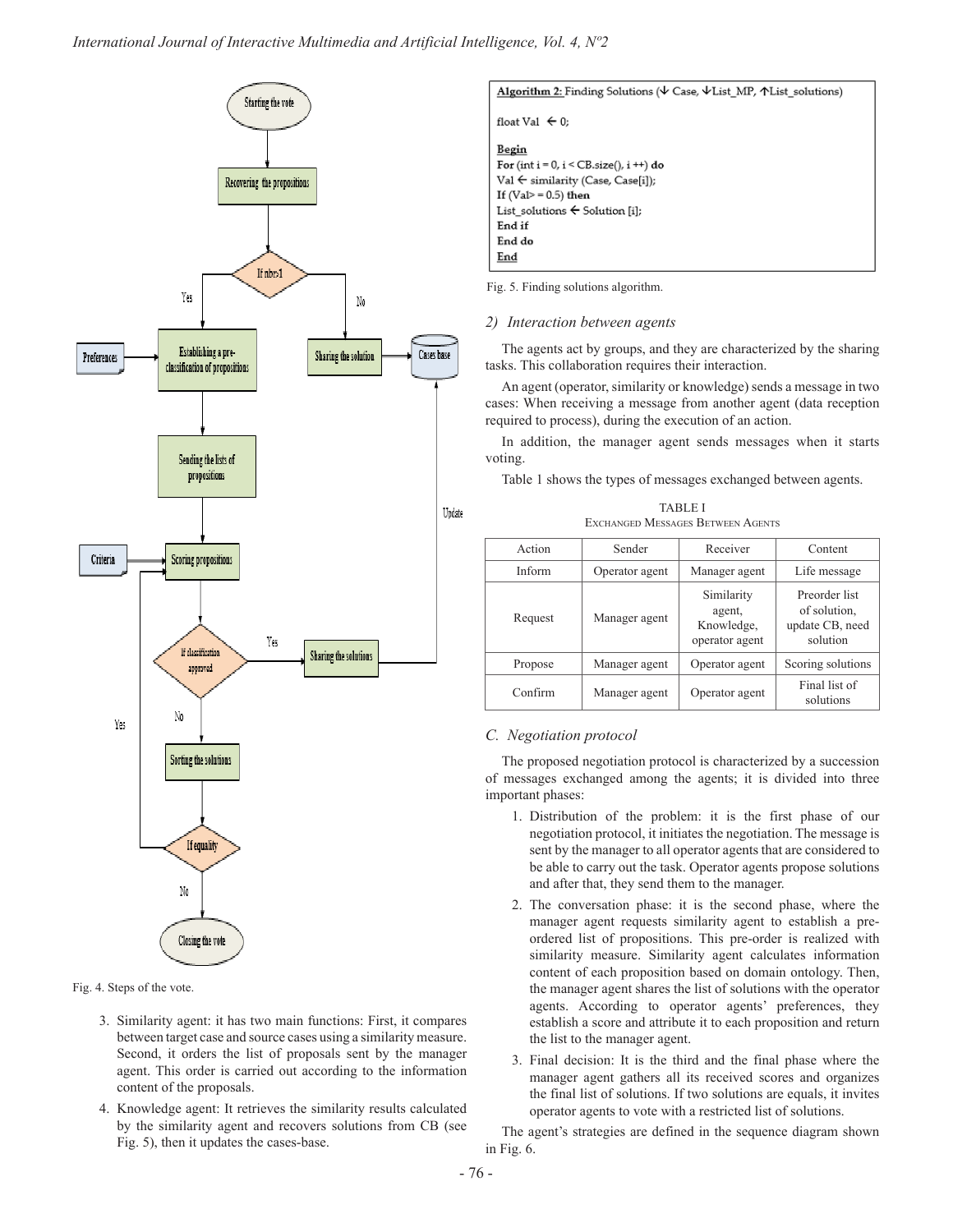

Fig. 6. Time sequence of the multi-agent process with AUML.

# *1) Negotiation cardinality*

Our protocol is based on the exchange of messages between a manager and several operators, so it allows negotiations from 1 to n. We allow the simultaneous filing solutions of several problems. Otherwise, many manager agents can simultaneously propose a vote to operator agents, it is therefore negotiating n to m agents, more accurately n simultaneous negotiations 1 to m agents.

# *2) Default response time*

During negotiations, operator might not respond to the manager proposal because he is absent, or a fault has occurred.

It is necessary to continue, for that reason an answer waiting time mechanism is in place, and when that time is up, the manager considers a default response for the operator. This default response will be the average scores provided by the rest of operators. In fact, waiting time is limited to 60 minutes.

# *3) Number of responses needed for ranking solutions*

In order to classify the solutions, the manager need all operators 'responses. When the operators don't reply, the manager takes the average score, for each solution as a default response.

#### *4) Scenario 1 (without conflict)*

Here, we present a concrete example to illustrate the operation of the vote. The operators 'notes are between 1 and 10 which is considered as the best possible rating for a solution. The solutions ranking is therefore obtained from taking solutions in descending order from the highest rating to the lowest.

In this example, four solutions are presented: S1 to S4, the manager agent invites three operators to vote, namely O1, O2 and O3. It sends the solutions list to similarity agent. This latter establishes a ranking of solutions by giving a score to each one.

The following table shows respective solutions 'notes for each operator and the order established by the similarity agent. TABLE II

| TABLE II<br><b>SOLUTION'S SCORE GIVEN BY SEVERAL AGENTS</b> |                  |  |  |   |
|-------------------------------------------------------------|------------------|--|--|---|
| Solution                                                    | Similarity agent |  |  |   |
|                                                             |                  |  |  | 0 |

 $S2 \t 8 \t 10 \t 7 \t 8$ S3 5 9 10 2

 $S4$  | 2 | 3 | 9 | 5 From Table 2, the order that is given by the similarity agent is {S1, S2, S3, S4}, this order is based on similarity measure. First, operator 1 classifies the solutions in this way {S2, S3, S1, S4}. Second, operator 2 prefers this one {S3, S4, S2, S1}. Finally, operator 3 gives the following order: {S1, S2, S4, S3}.

After the vote, the manager agent calculates the score of each solution according to the following formula:

$$
Score(S_i) = \sum_{j=0}^{n} note_j
$$
\n(1)

Where **n** is the number of participants in the vote (operators and the similarity agent) the similarity agent intervenes only during the first round of the vote.

**i** is the solution on which participants must vote.

**notej** Is the score given by each participant.

Score  $(S1) = 10 + 8 + 1 + 10 = 29$ Score (S2) =  $8 + 10 + 7 + 8 = 33$ Score (S3) =  $5 + 9 + 10 + 2 = 26$ Score (S4) =  $2 + 3 + 9 + 5 = 19$ 

After voting, the manager agent notifies the other agents with the following list of solutions: {S2, S1, S3, S4}.

To be more precise, the significance of the obtained solutions is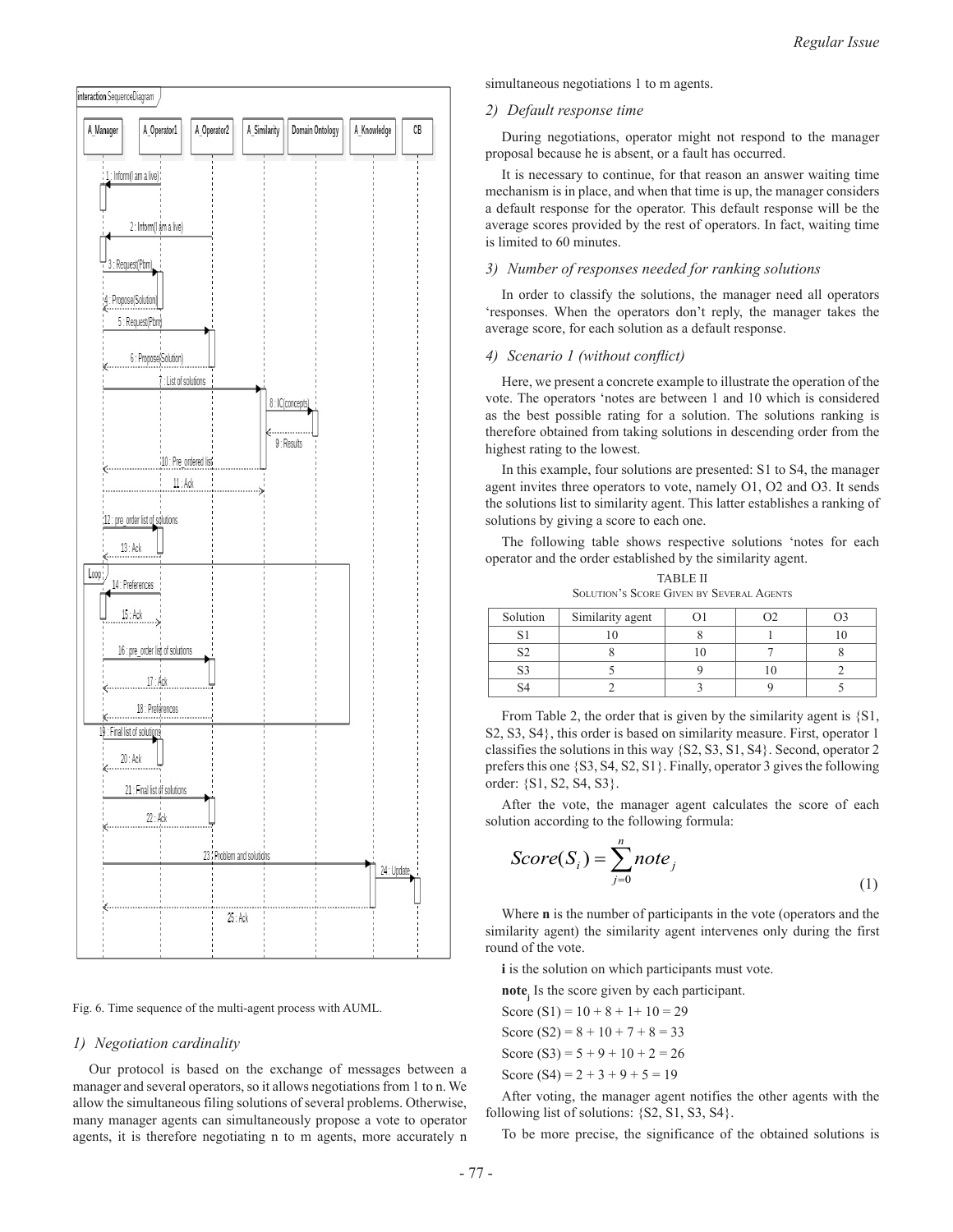given in Table 3.

TABLE III Solutions Collected from Operators

| Number | Solution                               |  |
|--------|----------------------------------------|--|
| S1     | Change the bladder                     |  |
| S2     | Check the communication and power part |  |
| 83     | Drain the strainer                     |  |
| 94     | Measure the PH of process water        |  |

## *5) Scenario 2 (with conflict)*

Let us consider now the case of equal solutions. Here, the manager agent starts for the second time the vote only between operators. The results are described in Table 4.

TABLE IV Priority of Solution Given by Several Agents

| Solution | Similarity agent |  |  |
|----------|------------------|--|--|
|          |                  |  |  |
|          |                  |  |  |
|          |                  |  |  |
|          |                  |  |  |

Score  $(S1) = 10 + 8 + 1 + 10 = 29$ 

Score (S2) =  $8 + 10 + 7 + 8 = 33$ 

Score (S3) =  $5 + 9 + 10 + 2 = 29$ 

Score (S4) =  $2 + 3 + 9 + 5 = 19$ 

S1 and S3 are equal since both of them have the same score  $(= 29)$ . The manager agent restarts again the vote between operators for S1 and S3. The corresponding results are shown in Table 5.

TABLE V Priority of Solution Given by Several Agents

| Solution |  |  |
|----------|--|--|
|          |  |  |
|          |  |  |

Score  $(S1) = 9 + 10 + 7 = 26$ 

Score (S3) =  $8 + 6 + 10 = 24$ 

The final ranking of solutions becomes: {S2, S1, S3, and S4}.

1. Checking the communication and power part,

- 2. Changing the bladder,
- 3. Draining the strainer,
- 4. Measuring the PH of process water.

This scoring formula takes into account the preferences of each operator and the similarity agent proposal for each suggested solution.

IV. Results and discussion

# *A. Comparison between semantic similarity measures*

Below, we propose a comparative study between three (3) semantic similarity measures [17], [18], and [19]. To retrieve similar cases in a cases-base, we focus on some keywords that are specific to nonwovens domain.

Thus, the dispersion of the analysis is reduced. This approach is primarily depending on the ontology that we have developed. To determine the best similarity measure, we conducted a comparative study between the semantic similarity measures specifically semantic measures based on taxonomic distance.

We took a sample of twenty (20) cases most representative sources cases from CB (Cases-Base) including eight (8) relevant cases and eleven (11) irrelevant. Knowing that a relevant case is a matter of couple and a single solution provided from experts; an irrelevant case is a couple of problem and some solutions, Fig.7 shows that sample. To better explain this comparative study, we took an example for each measure. According to several experiments, we concluded that the suitable similarity threshold in this study is 0.5, a threshold higher than 0.5 will give the same solutions for each problem (shown in Table 6).

TARI E VI Cases Chosen to Illustrate the Experience

|             |    | Problem                 | Keywords                 |
|-------------|----|-------------------------|--------------------------|
| Source case |    | Nitrogen gas<br>leak    | Pompe HP,<br>HP2, Vessie |
| Target case | 21 | lubricating oil<br>leak | HP4, Pompe<br>НP         |

| CiServour. Local Databases > ■ Base de données: bc > ■ Table: echaniilon              |                                                                                       |                                                                                                                                        |                                                       |
|---------------------------------------------------------------------------------------|---------------------------------------------------------------------------------------|----------------------------------------------------------------------------------------------------------------------------------------|-------------------------------------------------------|
| Afficher<br><b>V</b> Structure                                                        | SQL - Rechercher a inserer - Exporter                                                 | Importer * Privilèges a Opérations                                                                                                     | 30 Declencheurs                                       |
| + Uptions<br>$-T \rightarrow$                                                         | v id probleme                                                                         | descripteur                                                                                                                            | solution                                              |
|                                                                                       | Modifier 34 Copier @ Effacer 1 Perfurbation du variateur de vitesse N.106 du tapi     | Tapis, Aquaiel, variateur                                                                                                              | Changement du variateur                               |
|                                                                                       | Modifier 34 Copier @ Effacer 2 Mauvaise coupe transversale sur le produit fini        | Machine de découpage, machine d'enroulement, disqu                                                                                     | Remplacer les disques à couper et envoyer les usés    |
| Modifier 34 Copier & Effacer 3 Disfonctionnement de la pince N°01                     |                                                                                       | Machine d'enroulement, machine de découpage, p1                                                                                        | Soudure de la pince Nº1.<br>Serrage des câbles du dé  |
|                                                                                       | Modifier 34 Copier @ Effacer 4 La pompe deseuse de floculant ne débite pas            | Pompe HP                                                                                                                               | Débouchage de la crépine                              |
| Modifier 34 Copier @ Effacer 5 Bouchage des cellules de sable                         |                                                                                       | DAFFI, Pompe HP, Poche, Filtrante                                                                                                      | Mesurer le PH de l'eau process.<br>Verification des   |
| Modifier # Copier @ Effacer 6 Fulle de gaz Azote                                      |                                                                                       | Pompe HP, HP2, vessie                                                                                                                  | Changement de la vessie.                              |
| / Modifier Si Copier & Effacer 7 Défaillance du variateur de vitesse                  |                                                                                       | Pompe HP, HP2                                                                                                                          | Vérification de la partie, communication et la par    |
|                                                                                       | Modifier 34 Copier C Effacer 8 Problème des gouttes, accumulation des gouttelette     | Machine de sechage, Sechoir1, injecteur                                                                                                | Enlever les parois.<br>Régler les plaques.            |
|                                                                                       | /Modifier ## Copier @ Effacer 9 Accumulation des particules papientibre sur les p     | Injecteur6, injecteur7, plaque d'aspiration, fibre                                                                                     | Mise en place des buses de nettoyage.<br>Nettoyer ma. |
|                                                                                       | / Modifier ## Copier @ Effacer 10 Mauvaise qualité de la fibre, taches blanches       | Fibre, fissu                                                                                                                           | Mélanger la fibre avec une fibre moins volatile.      |
|                                                                                       | / Modifier 34 Copier @ Effacer 11 Problème d'étirage, défaut d'enroulage (Rouleau no. | Machine d'enroulement, Rouleau non linéaire                                                                                            | Régier l'éfrage                                       |
| Modifier 34 Copier @ Effacer 12 Mauvais positionnement des couteaux                   |                                                                                       | Couteau, machine d'enroulement                                                                                                         | Verifier la fication des couteaux                     |
|                                                                                       |                                                                                       | Modifier ## Copier @ Effacer 13 Concentration élevée du produit chimique d'imprégn Machine d'enroulement, couteau, machine de decoupa. | Diminuer la concentration du produit chimique.<br>AL. |
|                                                                                       | Modifier 34 Copier @ Effacer 14 Présence de particules sur la gamiture sur les cy     | Carde, cylindre                                                                                                                        | Nettoyer les cylindres.                               |
|                                                                                       | / Modifier 34 Copier @ Effacer 15 Perturbation dans regulation de l'épaisseur de la   | Nappe, machine de pesage                                                                                                               | Commander l'épaisseur de la nappe.                    |
|                                                                                       | Modifier 34 Copier @ Effacer 16 Température du séchoir01 insuffisante, caractérist    | Sechoir1, machine de sechage, Pompe HP                                                                                                 | Utiliser les produits chimiques adéquats.<br>Contrôl  |
|                                                                                       | Modifier 3-i Copier @ Effacer 17 Apparence de lignes blanches due à la qualité du p   | Machine d'hydroliage, fixateur, couleur                                                                                                | Ajouter des fixateurs de couleur.<br>Regier la press  |
|                                                                                       | Modifier 3 Copier @ Effacer 18 Mauvaise distribution de la fibre, perturbation da     | Nappe, fibre                                                                                                                           | Commander l'épaisseur de la nappe.                    |
|                                                                                       | Modifier 54 Copier @ Effacer 19 Défaut de coupe, couteaux non aiguisés et pliage d    | Couteau, machine de découpage                                                                                                          | Affater les couteaux.<br>Dépliage de la laize.        |
|                                                                                       | Modifier 34 Copier @ Effacer 20 Mauvaise qualité de la fibre, graines de plastique    | Fibre                                                                                                                                  | Changer le fournisseur de fibre.                      |
| Modifier 34 Copier @ Effacer 21 Fulle d'huile de graissage<br>Console de requêtes SOL |                                                                                       | HP4, Pompe HP                                                                                                                          | $\sigma$                                              |

Fig. 7. Sample of source cases.

To compare the relevance of the measures, we rely on the relevance of the following indicators.

Precision: is the fraction of retrieved instances that are relevant; it measures the system's ability to reject irrelevant solutions.

Recall: which calculates the ratio of relevant results existed in relation to relevant results not existed; it measures the system's ability to provide all relevant solutions.

The F-measure: is used for combining and weighing the two indicators accuracy and recall. It measures the system's ability to provide all relevant solutions and reject others.

# *1) Example according to [17]*

Table 7 shows the results obtained during calculations of similarity between keywords, the similarity threshold is fixed at 0, 5. The similarity is between [0, 1], we take values which are greater than (or equal) to 0.5. Rada measure is presented in equation 2. It uses a metric dist (c1, c2), which indicates the minimum number of arcs between concept 1 and concept 2 in the domain ontology.

TABLE VII Similarity Between Keywords

| Keyword/Keyword | $n_{\theta}$ |  |
|-----------------|--------------|--|
|                 |              |  |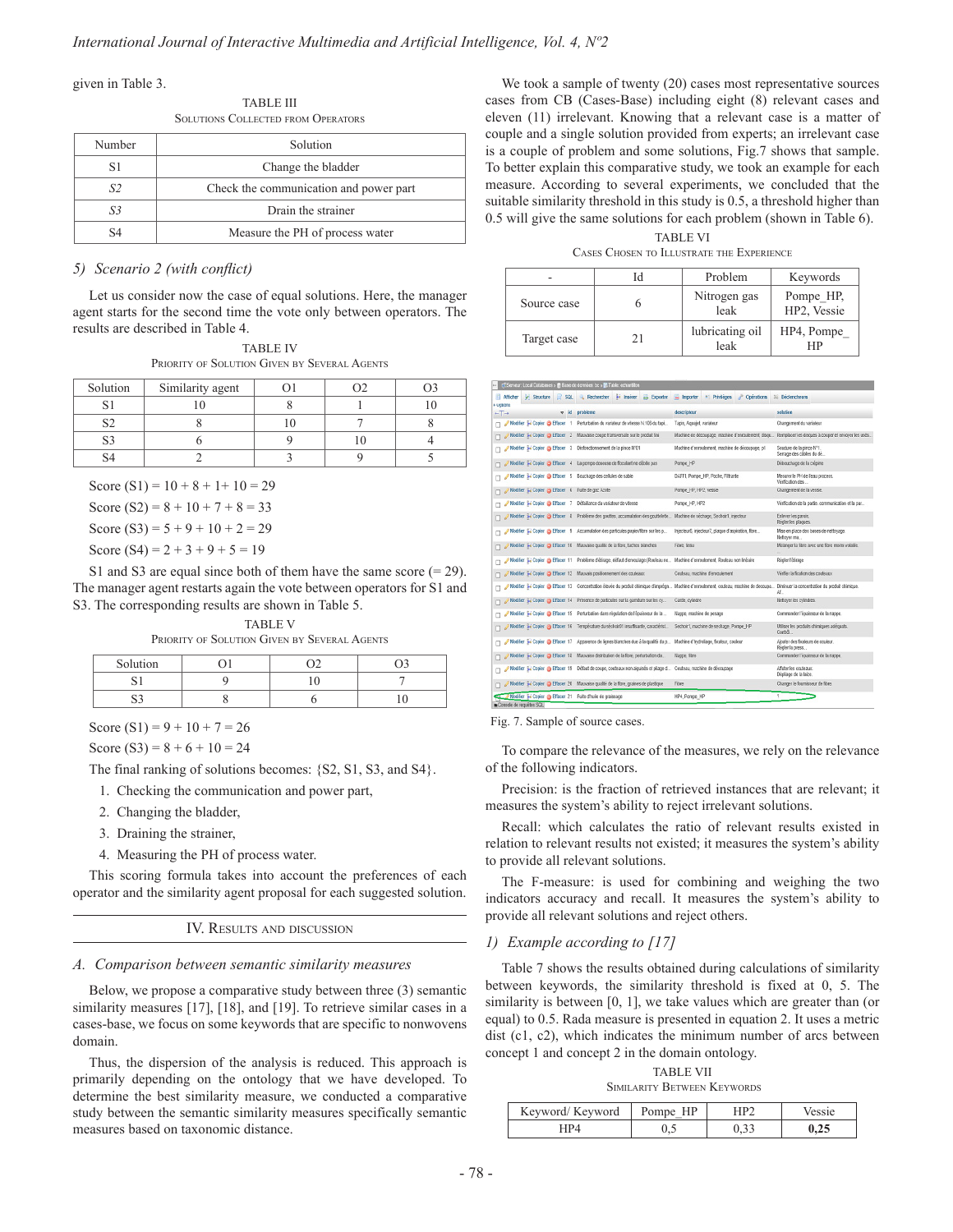$$
Sim_{\text{Rada}}(c1, c2) = 1/1 + dist(c1, c2)
$$
\n(2)

dist (Vessie;  $HP4$ ) = 3

 $Sim_{\text{Rada}}$  (Vessie; HP4) = 1 / 1 + dist (V essie; HP4) = 0,25.

The proposed solutions to the problem of lubricating oil leaking are: 1. Draining the strainer,

- 
- 2. Measuring the PH of water process, checking the dosing pumps chemicals, checking the ADT system, putting the system in manual mode, making the cons cell washing, changing the filter bags of 05 microns. Table 8 presents evaluation results of Rada measure.

TABLE VIII

DETAILED EVALUATION OF [17] MEASURE ACCORDING TO PRECISION (P), RECALL (R) and F-Measure (F)

| Precision | Recall | F-measure |
|-----------|--------|-----------|
| 50%       | 12,5%  | 20%       |

### *2) Example according to [18]*

Table 9 shows the results obtained during calculations of similarity between keywords. Wu measure is presented in equation 3, where N1 represents number of arcs between concept1 and generalizing concept, N2 is number of arcs between concept2 and generalizing concept, N3 is number of arcs between generalizing concept and the root in the domain ontology.

TABLE IX Similarity Between Keywords

| Keyword/Keyword | Pompe HP | TD   | Vessie |
|-----------------|----------|------|--------|
| HP4             | J.67     | 0.80 | 0.54   |

$$
Sim_{w\&p}(c1, c2) = 2 * N3/N1 + N2 + (2 * N3)
$$
\n(3)

N1 (Vessie, Pompe  $HP$ ) = 2

N2 (HP4, Pompe  $HP$ ) = 2

N3 (Pompe  $HP$ ) = 4

 $\text{Sim}_{\text{WAP}}$  (Vessie; HP4) =  $(2 * 4) / (1 + 2 + 2 * 4) = 0, 54$ .

The solutions (ordered by number of keywords which contain) to the problem of lubricating oil leaking are:

- 1. Changing the bladder,
- 2. Checking the communication and power part,
- 3. Draining the strainer,
- 4. Measuring the PH of process water; checking the dosing pumps chemicals; checking the ADT system; putting the system in manual mode; making the cons cell washing; changing the filter bags of 05 microns.

We get the results shown in Table 10.

TABLE X

DETAILED EVALUATION OF [18] MEASURE ACCORDING TO PRECISION (P), RECALL (R) and F-Measure (F)

| Precision | Recall | F-measure |
|-----------|--------|-----------|
| 50%       | 25%    | 33,33%    |

# *3) Example according to [19]*

The results presented below are not affected by the variation of similarity threshold. The value obtained by [19] as a given concept is

relative to domain ontology. Seco measure is presented in equation 4 where hypo(c) represents the number of hyponym concepts, maxwn indicates the number of concepts of the domain ontology (shown in Table 11).

TABLE XI Similarity between keywords

| Keyword | Pompe_HP | HP2   | Vessie | HP4   |
|---------|----------|-------|--------|-------|
| Value   | 0,331    | 0,294 | 0,262  | 0,294 |

$$
Sim_{\text{Seco}} = 1 - (\log(hypo(c) + 1) / \log(\max_{w})
$$
\n(4)

 $Max_{\text{ontology}} = 200$ 

Hypo (Vessie) =  $6$ 

 $\text{Sim}_{\text{same}} = 0,262$ 

The solutions to lubricating oil leaking are:

- 1. Changing the bladder.
- 2. Checking the communication and power part.
- 3. Draining the strainer.
- 4. Measuring the PH of process water; checking the dosing pumps chemicals; checking the ADT system; putting the system in manual mode; making the cons cell washing; changing the filter bags of 05 microns.

Table 12 shows the evaluation results of Seco measure.

TABLE XII

Detailed Evaluation of [19] Measure According to Precision (P), Recall (R) and F-Measure (F)

| Precision | Recall | F-measure |
|-----------|--------|-----------|
| :00/      |        | 33.33%    |

In the graph below (Fig.8), the three lines may represent the performance of different measures. When the curve is high, this demonstrates that the concentration of relevant solutions is important. Wu measure and Seco are winner of this comparison, at least until the recall rate of 25%. Measuring Rada is well below Wu and Seco. This study was conducted on a set of event sources including 8 relevant and 12 irrelevant solutions.



Fig. 8. Comparison results between semantic similarity measures.

Fig.9 shows number of retrieved solutions for each semantic measure. We can see that Wu and Seco retrieve same number of solutions (25% relevant solutions and about 17% irrelevant solutions), Rada et al has about 13% relevant solutions and 9% irrelevant ones from the cases-base.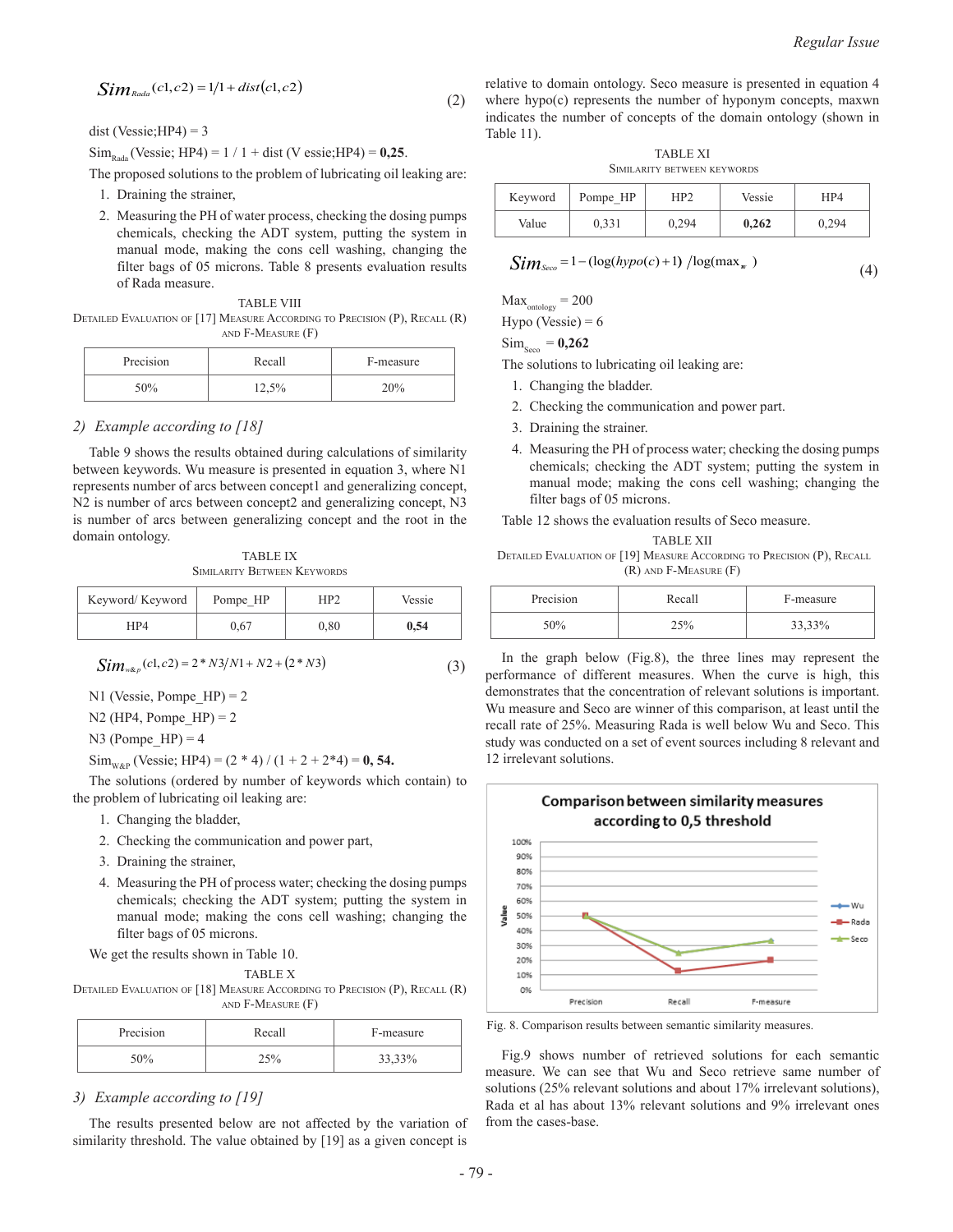| Reference                                                    | [20]        | $[21]$      | $[22]$         | $[1] % \includegraphics[width=0.9\columnwidth]{figures/fig_10.pdf} \caption{The graph $\mathcal{N}_1$ is a function of the number of~\textit{N}_1$ (left) and the number of~\textit{N}_2$ (right) are shown in \cite{N}_1$ (right).} \label{fig:1}$ | Our system     |
|--------------------------------------------------------------|-------------|-------------|----------------|-----------------------------------------------------------------------------------------------------------------------------------------------------------------------------------------------------------------------------------------------------|----------------|
| Year                                                         | 2003        | 2002        | 2009           | <b>XXXX</b>                                                                                                                                                                                                                                         | 2016           |
| Distinction between detection<br>and analysis steps          | Yes         | Yes         | N <sub>0</sub> | Yes                                                                                                                                                                                                                                                 | N <sub>0</sub> |
| Detection step                                               | Distributed | Distributed | ۰              | Distributed                                                                                                                                                                                                                                         |                |
| Analysis step                                                | Centralized | Distributed |                | Distributed                                                                                                                                                                                                                                         | Centralized    |
| Cooperation between agents for<br>collective decision making | No          | No          | Yes            | Yes                                                                                                                                                                                                                                                 | Yes            |
| Application domain                                           | Industrial  | Industrial  | Medical        | Industrial and medical                                                                                                                                                                                                                              | Industrial     |

TABLE XIII Comparison with Other Industrial Systems [1]



Fig. 9. Number of relevant and irrelevant solution found by each measure.

#### *B. Comparison with other diagnosis systems*

There are several studies that use multi-agent systems in order to solve the diagnosis problem in several domains.

We compare our system with four (4) other systems dedicated to the diagnostic task: MAGIC (Multi-Agent-based Diagnostic Data Acquisition and Management in Complex Systems) [20] DIAMOND (Distributed Architecture for MONitoring and Diagnosis) [21], CMDS (Contract Net based Medical Diagnosis System) [22] and [1] based on the criteria listed below.

Distinction between detection and analysis steps: [20], [21] systems distinguish between detection step and analysis step for that they combine two different types of agents, [22] the system doesn't distinct between these two steps. As the [20] system [1] distinguish between the detection and analysis steps. Our system does not differentiate between these two steps of diagnosis.

The detection step is distributed on dedicated agents called diagnostic agents in MAGIC and control agents in DIAMOND. It is also distributed in the system proposed by Allem where various agents are called detection agents. Our system does not detect defects on the production process.

The analysis step: in MAGIC location is centralized in the diagnostic decision making agent while in DIAMOND is distributed on various diagnostic agents. In [1], it is also distributed on different analysis agents. In our system the task is supported by the operator agents then transmitted to the manager agent.

Cooperation between agents for collective decision making: MAGIC in decision making is performed by a single agent while in DIAMOND. It is distributed over several diagnostic agents. However, there is a real cooperation for the diagnosis overall. CMDS system describes a cooperative problem resolution by medical agents. In [1], analysis agent interacts with other agents of the same type to calculate a cooperative manner in its own local diagnosis. Our problem solving system is shared between the operator agent, manager agent, similarity agent and knowledge agent.

Scope of application: MAGIC and DIAMOND systems are dedicated to the industrial diagnostic, CMDS is specialized into medical diagnosis. In [1], system can be used in the both. Our system is dedicated only to the industrial domain.

After identifying the problem, nonwovens operators can use the developed CDSS [3] in order to find some solutions to their problem in two several ways. First, throughout case based reasoning, it compares the target case to source cases based on similarity measure. Second, it invites operators to collaborate together and solve their problem. Our system requires negotiation strategy when operators have a conflict situation. All agents cooperate for a final decision making.

In comparison with other works that were previously mentioned, the system that we proposed is mainly based on a new collaborative decision-making process. Our objective is to involve operators, experts, and managers who are working in the field of nonwoven industry in the whole process.

Here, collaboration is done in two phases: the first is used to generate solutions to the various problems that are posted by the operators. The second is related to the negotiation of some operators with others or with the experts for the classification of solutions taking into account the operators preferences for the final vote.

In our system, the operator is at the center of reflections on the future of the company. We give him a great deal of participation in decision making. The senior managers of INOTIS enterprise rely on the group's decision and not on personal positions.

The case-based reasoning used in our system is structured on the knowledge represented in ontological form. The domain ontology exploited solutions during the search phase which is dedicated to the field of nonwovens. It is created, tested, and validated by domain experts.

So, our system provides a space for collaboration and knowledge capitalization tool.

## *C. System complexity*

Here, we present a theoretical complexity which is calculated based on the messages exchanged in our negotiation protocol. We don't take into consideration the kind of platform and the living messages that are exchanged by the operator agents. However, we rely on the other messages of vote.

Complexity is an important feature for negotiation. We consider the complexity in number of messages induced by our protocol.

In the worst case, the number of messages can be  $O(m)$ <sup>n</sup> where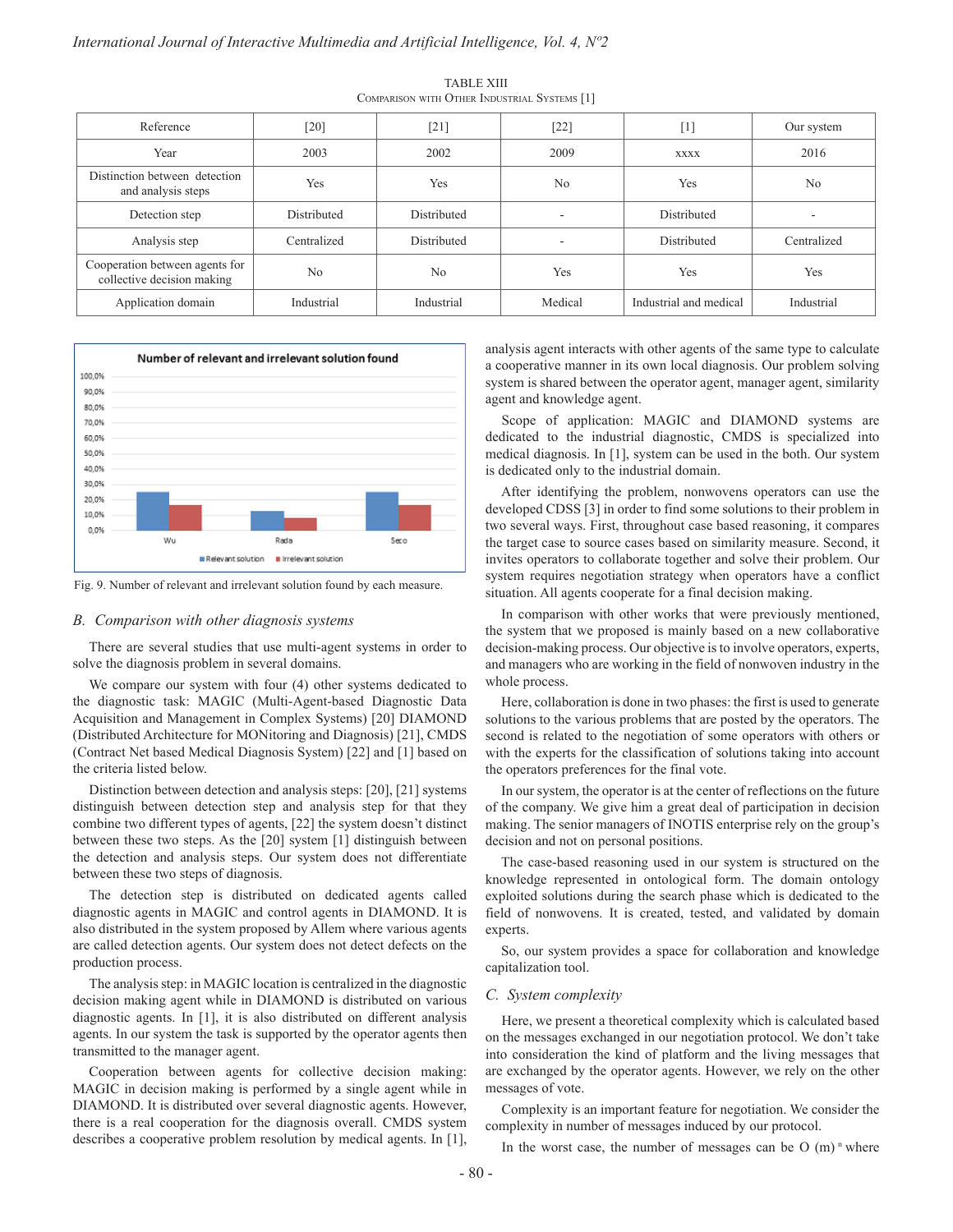n is the depth of the cascade process and m is the number of agents involved in the negotiation.

Suppose m agents are involved in the negotiations (1 manager agent, 1 agent similarity, 1 Knowledge agent, and m - 3 operators).We should take into consideration that there is no equality between the solutions.

The manager provides a list of solutions in which nonwovens operator scores each solution. After that, the manager diffuses the ordered list of solutions:  $3 * (m - 3) + 2$  messages are exchanged, including one message to recover the pre-ordered list and another to update CB by knowledge agent.

Once there is a gender solution, the manager asked for another vote to operators who turn solutions' scores.  $2 * (m - 3)$  messages are exchanged. The manager sends a final list of solutions, which adds 3 \* (m - 3) messages.

A total of  $5 * (m-1) + 2$  messages are exchanged, taking account of the first proposal of the manager and the operators responses where at least one is negative. The manager sends  $3 * (m - 3) + 2$  messages and receives  $2*(m-3)+1$ . Each operator receives three (3) messages and sends two (2).

Ordered solutions, with or without equal solutions, has an overall complexity of O (m), straight to the manager and O (1) for operators.

# *D. Agents' performances*

Although an agent is defined as an autonomous capable entity of acting alone, it is consider as a program that can at any time bug. To address this situation, we save agents states (operator agent, manager agent, similarity agent, and knowledge agent). Each agent is able to recover its saved state.

The agent manager represents the most important agent in our system. It executes many instructions and has a long run time.

V. Conclusion and Future Works

The work presented in this paper is a real contribution to the problems resolution of diagnosis in nonwovens industry.

In fact, diagnosis system is the method which determines whether the industrial system is affected by any defect and discriminates the cause of the fault.

Aiming to build a system that provides solutions to industrial problems, we opted for a case-based reasoning (CBR). It is proposed as an alternative to use reasoning rules, costly in terms of learning. More generally, we found a distinction between two motivations for CBR system: first, analogic heuristic, which is chosen for its effectiveness (in terms of computation time, etc.). Secondly, heuristic which is interested in the outcome of reasoning rather than the effectiveness of the reasoning.

During this work, we tried to combine the two approaches to benefit from the speed calculations with multi- agent system on one side and also to the quality of solutions that are based on the similarity measure of [18]. All this work will provide some answers as quickly as possible to the nonwovens operators who are often impatient to finalize their diagnostic problems. Besides, our system aims to classify the provided solutions by its operators through a trading strategy including both operators 'preferences (preferences module), and the information content of solutions.

The results presented in this paper provide the basis for future research in several areas. Firstly, when CBR systems are applied to real-world problems as it is for us (nonwovens industry), retrieved solutions can rarely be directly used as adequate solutions for each new problem. Retrieved solutions, in general, require adaptations in order to be applied to new contexts.

Secondly, one future direction of our work is to develop and extend the model of agents allowing them to change their goals. For this reason, we aim to develop an argumentation based strategy of negotiation, which will be more flexible than the voting method but it requires a greater reasoning mechanism that is incorporated in the agents.

Thirdly, it will be very interesting to test our system in other nonwovens company located in Algeria in order to obtain a feedback on the usability of the developed CDSS.

# **REFERENCES**

- [1] K. Allem, R. Maamri, Z Sahnoun. «Un Modèle SMA pour le Diagnostic Collectif.»
- [2] INOTIS. (2012, January 9).INOTIS enterprise [Online]. Available: http:// www.inotis.com
- [3] F.Z. Benkaddour, N. Taghezout, B. Ascar, "Towards a Novel Approach for Enterprise Knowledge Capitalization Utilizing an Ontology and Collaborative Decision-Making: Application to Inotis Enterprise."International Journal of Decision Support System Technology (IJDSST) 8.1 (2016): 1-24.
- [4] Kolodner, L. Janet, "An introduction to case-based reasoning." Artificial Intelligence Review 6.1 (1992): 3-34.
- [5] Pal, K. Sankar, and C.K Simon, Shiu, Foundations of soft case-based reasoning. Vol. 8. John Wiley & Sons, 2004.
- [6] S. H. Ji, M. Park, H. S. Lee, Y. S. Yoon, "Similarity measurement method of case-based reasoning for conceptual cost estimation." Proceedings of International Conference on Computing in Civil and Building Engineering. 2010.
- [7] I. Rasovska, Contribution à une méthodologie de capitalisation des connaissances basée sur le raisonnement à partir de cas: Application au diagnostic dans une plateforme d'e-maintenance. Diss. Université de Franche-Comté, 2006.
- [8] C. El Aoun, H. B. Ayed, H. Eleuch, E. Aïmeur, F. Kamoun, «Le Raisonnement à Base de Cas Appliqué à la Négociation Electronique.» 5th International Conference: Sciences of Electronic, Technologies of Information and Télécommunications (SETIT 2009). 2009.
- [9] J. Cai, Y. Jia, C. Gu, W. Wu,"Research of wartime equipment maintenance intelligent decision-making based on case-based reasoning." Procedia Engineering 15 (2011): 163-167.
- [10] P. P. Ruiz, D. Noyes, B. Kamsu-Foguem, «Raisonnement collaboratif à partir de cas dans la résolution de problèmes en maintenance.»9th International Conference on Modeling, Optimization & Simulation. 2012.
- [11] R. H. C. Palácios, I. N. da Silva, A. Goedtel, W. F. Godoy, "A novel multiagent approach to identify faults in line connected three-phase induction motors." Applied Soft Computing45 (2016): 1-10.
- [12] M. J. Mendes, J. M. Calado, J. S. da Costa, "Fault diagnosis system based in agents." Fault Detection, Supervision and Safety of Technical Processes. Vol. 6. No. 1. 2006.
- [13] J. Pitt, L. Kamara, M. Sergot, A. Artikis, "Voting in multi-agent systems." The Computer Journal 49.2 (2006): 156-170.
- [14] M. A. Mahmoud, M. S. Ahmad, M. Z. M. Yuso, A. Idrus, «An Automated Negotiation-based Framework via Multi-Agent System for the Construction Domain." International Journal of Artificial Intelligence and Interactive Multimedia 3.5 (2015): 23-27.
- [15] H. B. Baron, M. M. Rojas, R. G. Crespo, O. S. Martinez, "A multiagent matchmaker based on hidden markov model for decentralized grid scheduling." Intelligent Networking and Collaborative Systems (INCoS), 2012 4th International Conference on. IEEE, 2012.
- [16] E. Torres, O. Sanjuan, L. Joyanes, J. D. García, R. González, "An Architecture For Management Of Distributed And Redundant Web Storage With Ingelligent Agent Systems And Emerging Techniques." IEEE Latin America Transactions 6.6 (2008): 524-528.
- [17] R. Rada, H. Mili, E. Bicknell, M. Blettner, "Development and application of a metric on semantic nets."Systems, Man and Cybernetics, IEEE Transactions on 19.1 (1989): 17-30.
- [18] Z. Wu, M. Palmer, "Verbs semantics and lexical selection."Proceedings of the 32nd annual meeting on Association for Computational Linguistics. Association for Computational Linguistics, 1994.
- [19] N. Seco, T. Veale, J. Hayes. "An intrinsic information content metric for